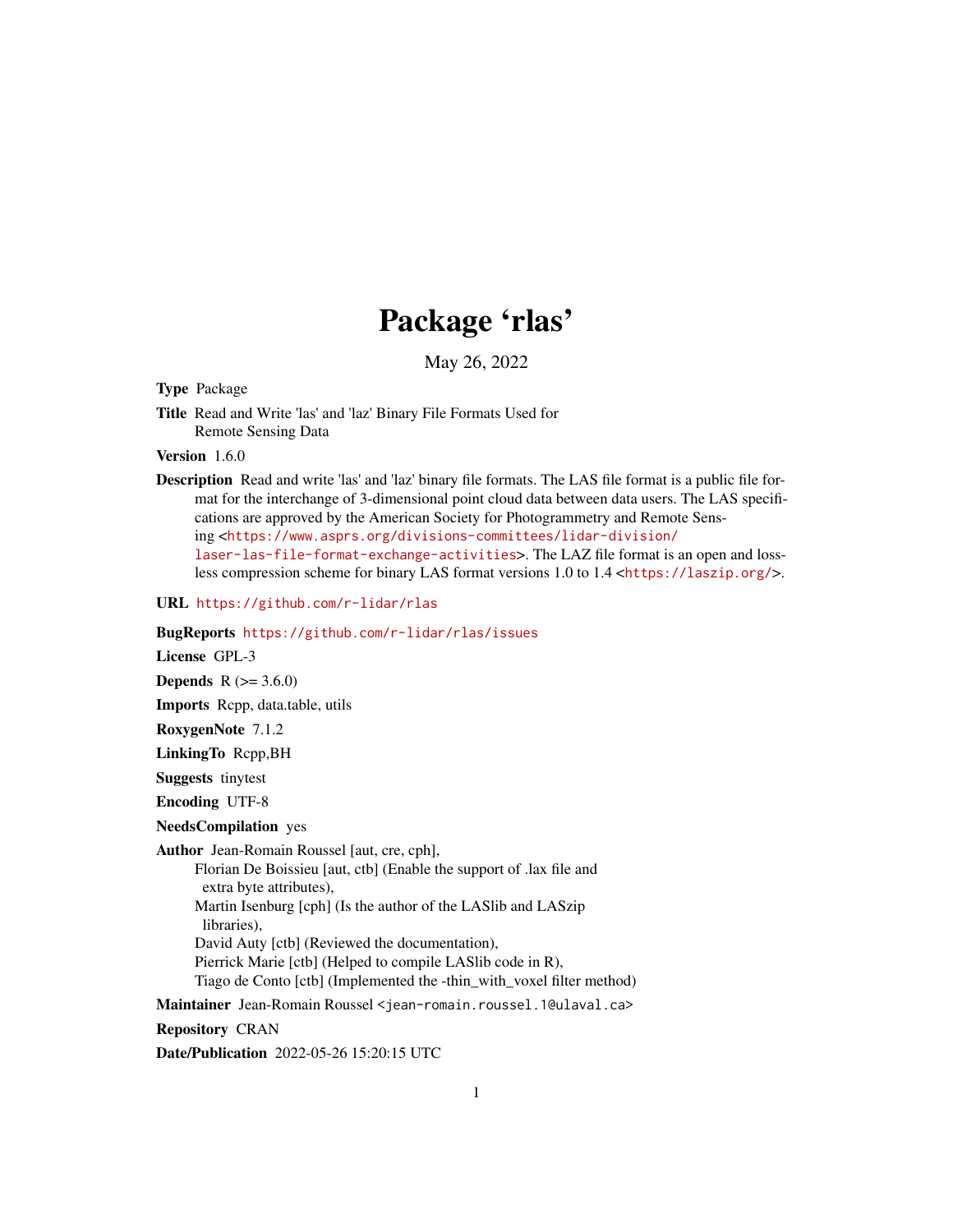# <span id="page-1-0"></span>R topics documented:

| Index | 15 |
|-------|----|
|       |    |
|       |    |
|       |    |
|       |    |
|       |    |
|       |    |
|       |    |
|       |    |
|       |    |
|       |    |
|       |    |

check\_las\_validity *Check if data and headers respect the LAS specification*

# Description

las files are normalized files. These functions perform tests of compliance with LAS specification.

- check\_las\_validity tests if the data and the header contain information that cannot be written into a las file. For example it tests is the intensities do not exeed 65535. It throws an error for each deviance to the specification. It is useful for testing if modified R objects are still valid.
- check\_las\_compliance test if the data and the header contain information that can be written into a las file but are invalid with repect of the specification. For example it test if the RGB colors are recoded on 16 bits. It is possible to store colors recorded on 8 bits (0 to 255) but it is not correct to do that. It throws a warning for each deviance to the specification. It is useful for testing if the data read from a file are correct.

#### Usage

```
check_las_validity(header, data)
```

```
check_las_compliance(header, data)
```
# Arguments

| header | a list containing the header of a las file            |
|--------|-------------------------------------------------------|
| data   | a data frame or a data table containing a point cloud |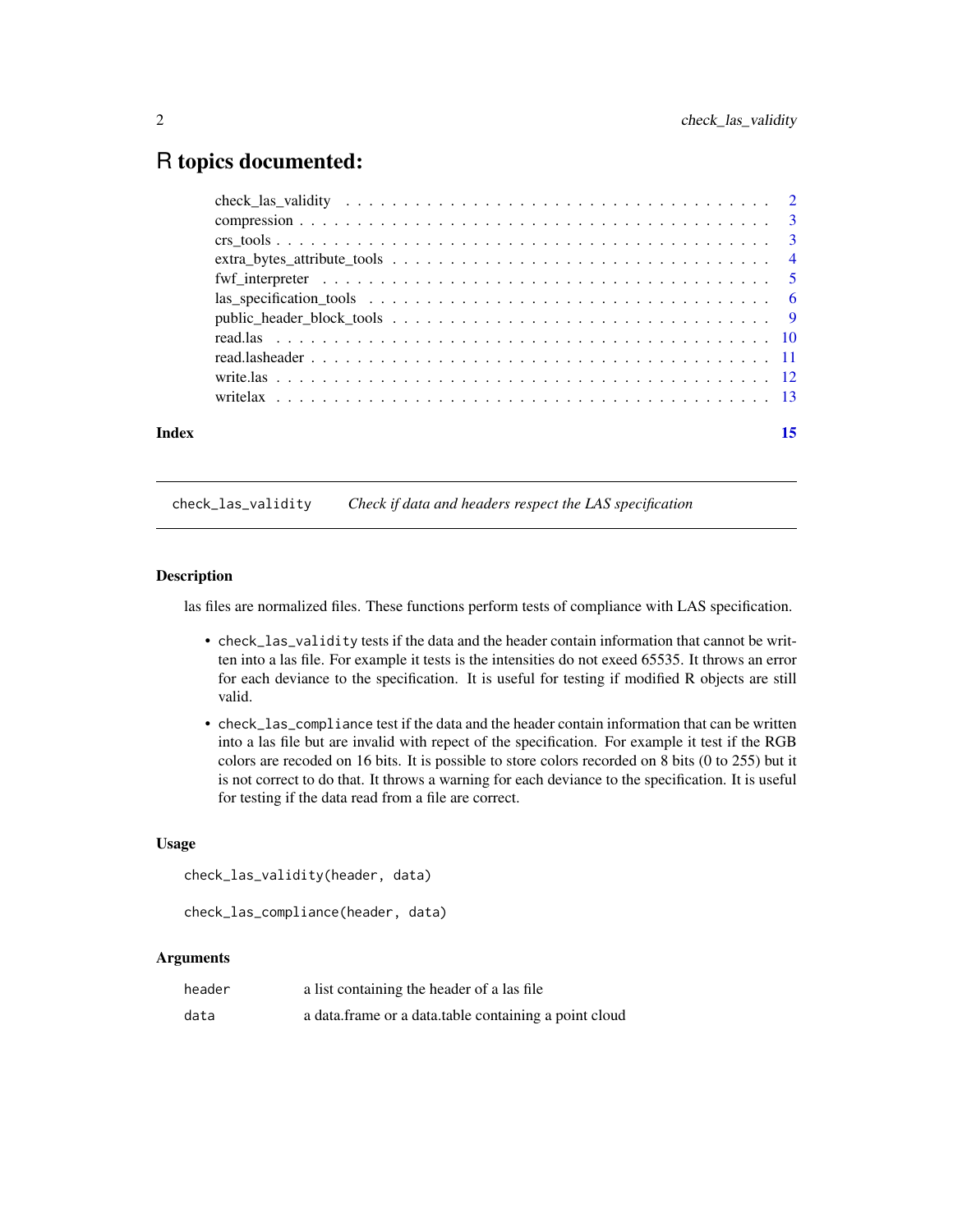<span id="page-2-0"></span>compression *ALTREP utilities*

#### Description

Test if an a vector is compressed using the ALTREP framework

# Usage

```
is_compressed(x)
```
true\_size(x)

# Arguments

x an R object

# Examples

```
lazfile <- system.file("extdata", "example.las", package = "rlas")
las <- read.las(lazfile)
is_compressed(las)
```

```
# The difference is more substantial on bigger point clouds (~30%)
object.size(las)
true_size(las)
```
<span id="page-2-1"></span>crs\_tools *Coordinate Reference System Tools*

# Description

Functions that update a header to describe coordinates reference system according to the [LAS spec](https://www.asprs.org/wp-content/uploads/2019/07/LAS_1_4_r15.pdf)[ifications](https://www.asprs.org/wp-content/uploads/2019/07/LAS_1_4_r15.pdf)

#### Usage

header\_get\_epsg(header)

header\_set\_epsg(header, epsg)

header\_get\_wktcs(header)

header\_set\_wktcs(header, WKT)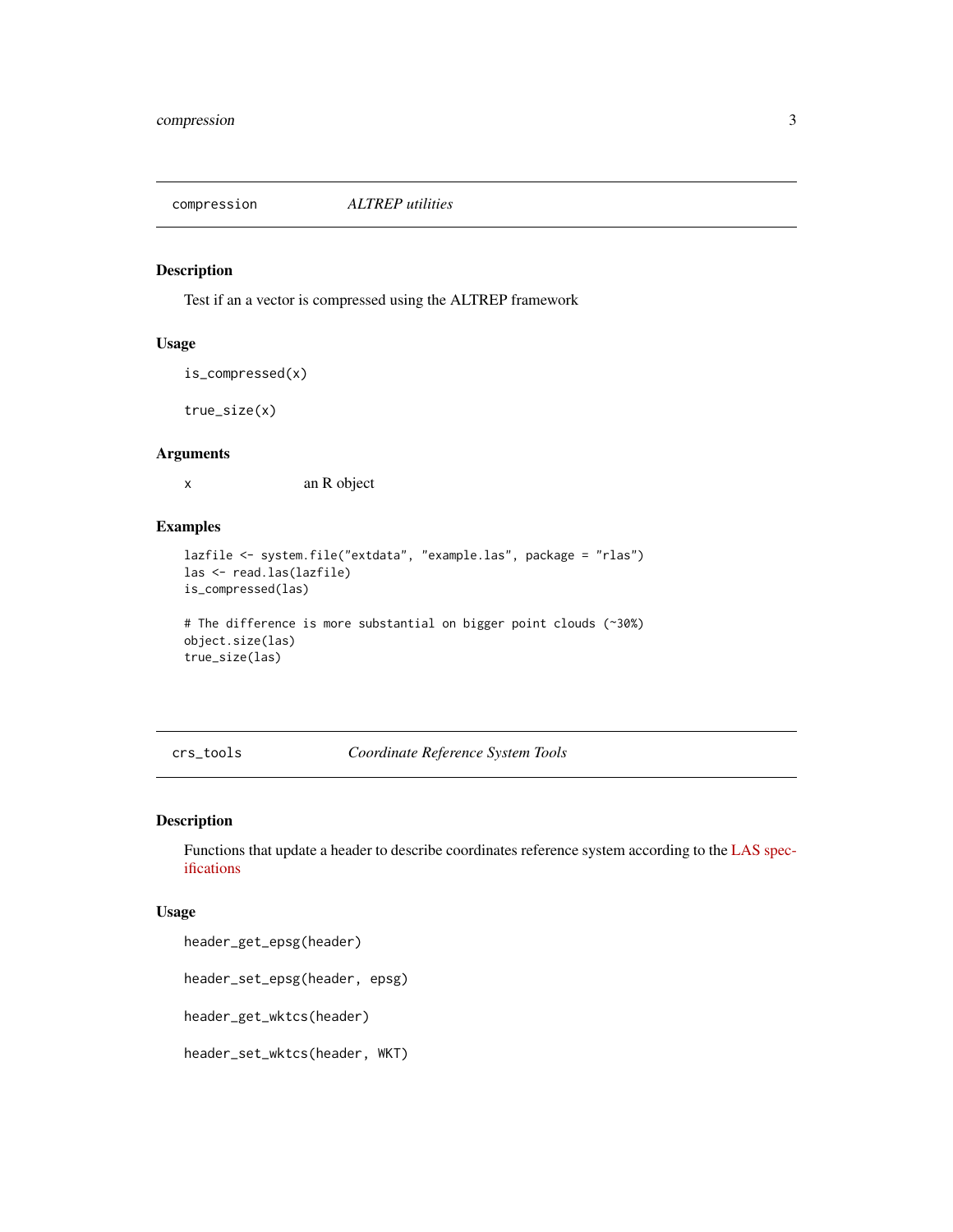# <span id="page-3-0"></span>Arguments

| header | list                              |
|--------|-----------------------------------|
| epsg   | integer. An EPSG code             |
| WKT    | string. A string of an WKT OGC CS |

# See Also

Other header\_tools: [extra\\_bytes\\_attribute\\_tools](#page-3-1), [fwf\\_interpreter\(](#page-4-1)), [public\\_header\\_block\\_tools](#page-8-1)

<span id="page-3-1"></span>extra\_bytes\_attribute\_tools

*Extra Bytes Attributes Tools*

# Description

Functions that update a header to describe Extra Bytes Attributes according to the [LAS specifica](https://www.asprs.org/wp-content/uploads/2019/07/LAS_1_4_r15.pdf)[tions](https://www.asprs.org/wp-content/uploads/2019/07/LAS_1_4_r15.pdf)

# Usage

```
header_add_extrabytes(header, data, name, desc)
```

```
header_add_extrabytes_manual(
 header,
 name,
 desc,
  type,
 offset = NULL,
 scale = NULL,
 max = NULL,min = NULL,NA_value = NULL
\mathcal{L}
```
# Arguments

| header        | list                                                                                                                                                   |
|---------------|--------------------------------------------------------------------------------------------------------------------------------------------------------|
| data          | vector. Data that must be added in the extrabytes attributes.                                                                                          |
| name          | character. The name of the extrabytes attributes to add in the file.                                                                                   |
| desc          | character. The description of the extrabytes attributes to add in the file.                                                                            |
| type          | integer. The data type of the extrabytes attributes (page 25 of the spec).                                                                             |
| scale, offset | numeric. The scale and offset of the data. NULL if not relevant.                                                                                       |
| min, max      | numeric or integer. The minimum and maximum value of the data. NULL if not<br>relevant.                                                                |
| NA_value      | numeric or integer. NA is not a valid value. At writing time it will be replaced<br>by this value that will be considered as NA. NULL if not relevant. |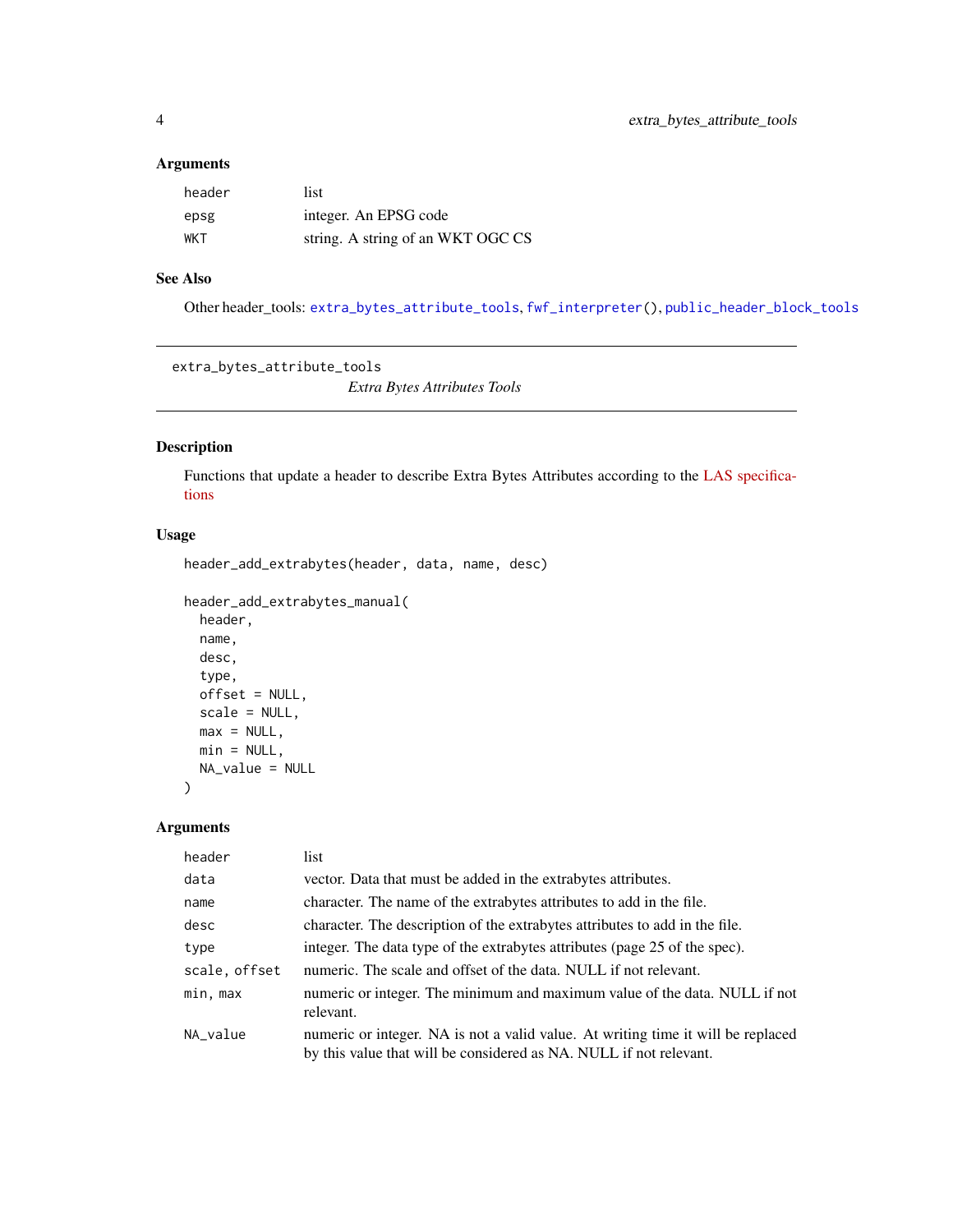# <span id="page-4-0"></span>fwf\_interpreter 5

#### See Also

Other header\_tools: [crs\\_tools](#page-2-1), [fwf\\_interpreter\(](#page-4-1)), [public\\_header\\_block\\_tools](#page-8-1)

#### Examples

```
data = data.frame(X = c(339002.889, 339002.983, 339002.918),
                 Y = c(5248000.515, 5248000.478, 5248000.318),
                 Z = c(975.589, 974.778, 974.471),gpstime = c(269347.281418006, 269347.281428006, 269347.281438006),
                  Intensity = c(82L, 54L, 27L),
                  ReturnNumber = c(1L, 1L, 2L),NumberOfReturns = c(1L, 1L, 2L),
                  ScanDirectionFlag = c(1L, 1L, 1L),
                  EdgeOfFlightline = c(1L, 0L, 0L),
                  Classification = c(1L, 1L, 1L),
                  ScanAngleRank = c(-21L, -21L, -21L),
                  UserData = c(32L, 32L, 32L),
                  PointSourceID = c(17L, 17L, 17L),
                  treeID = c(1L, 1L, 1L))lasheader = header_create(data)
lasheader[["Variable Length Records"]]
```

```
lasheader = header_add_extrabytes(lasheader, data$treeID, "treeID", "An id for each tree")
lasheader[["Variable Length Records"]]
```
<span id="page-4-1"></span>fwf\_interpreter *Full Waveform Interpreter*

# Description

# This is an experimental function that may change

Raw full waveform data read from LAS files might be cryptic even with a good understanding of the LAS specifications. This function interpret the full waveform data as a set of XYZ coordinates and an amplitude which is the digitized voltage.

# Usage

fwf\_interpreter(header, data)

# Arguments

| header | list. A header           |
|--------|--------------------------|
| data   | data.frame or data.table |

#### Value

A list containing a data. frame per pulse with the XYZ coordinates of the waveform and the voltage of the record (Amplitude)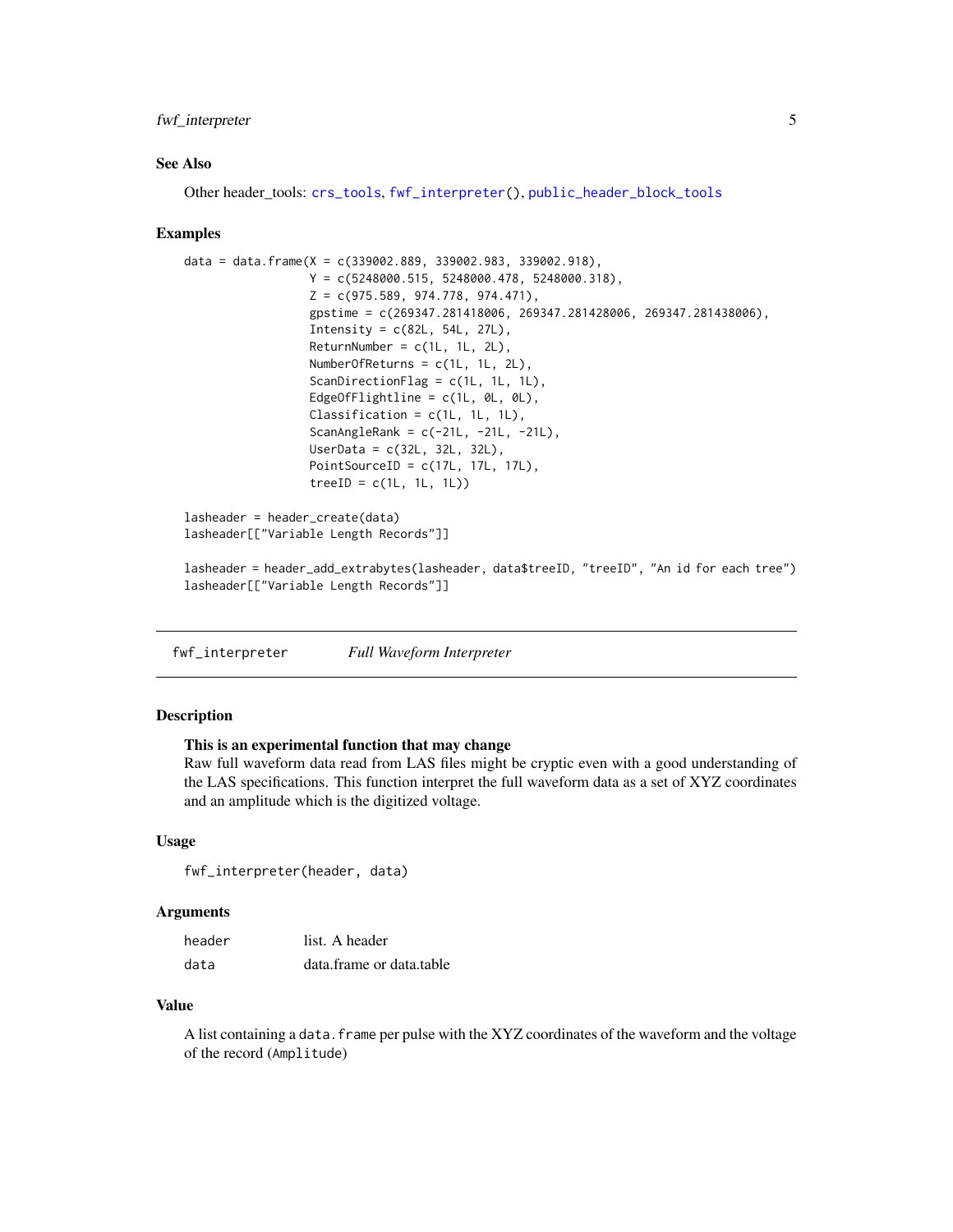#### <span id="page-5-0"></span>See Also

Other header\_tools: [crs\\_tools](#page-2-1). [extra\\_bytes\\_attribute\\_tools](#page-3-1). [public\\_header\\_block\\_tools](#page-8-1)

#### Examples

```
## Not run:
f <- system.file("extdata", "fwf.laz", package="rlas")
head <- read.lasheader(f)
data <- read.las(f)
fwf <- fwf_interpreter(head, data)
```
## End(Not run)

las\_specification\_tools

*A set of function to test conformance with LAS specifications*

#### Description

Tools reserved to developpers and not intended to be used by regular users. The functions return TRUE or FALSE by default without more information. If behavior is 'warning' functions throw a warning for each fail and return FALSE if any warning TRUE otherwise. If behavior is 'stop' functions throw an error for the first fail and return TRUE if 0 error. If behavior is 'vector' returns a character vector with the decription of each error an never fail. Is it useful to make a detailed inspection.

#### Usage

```
is_defined_offsets(header, behavior = "bool")
is_valid_offsets(header, behavior = "bool")
is_defined_scalefactors(header, behavior = "bool")
is_valid_scalefactors(header, behavior = "bool")
is_defined_filesourceid(header, behavior = "bool")
is_valid_filesourceid(header, behavior)
is_defined_globalencoding(header, behavior = "bool")
is_valid_globalencoding(header, behavior = "bool")
is_defined_version(header, behavior = "bool")
```

```
is_valid_version(header, behavior = "bool")
```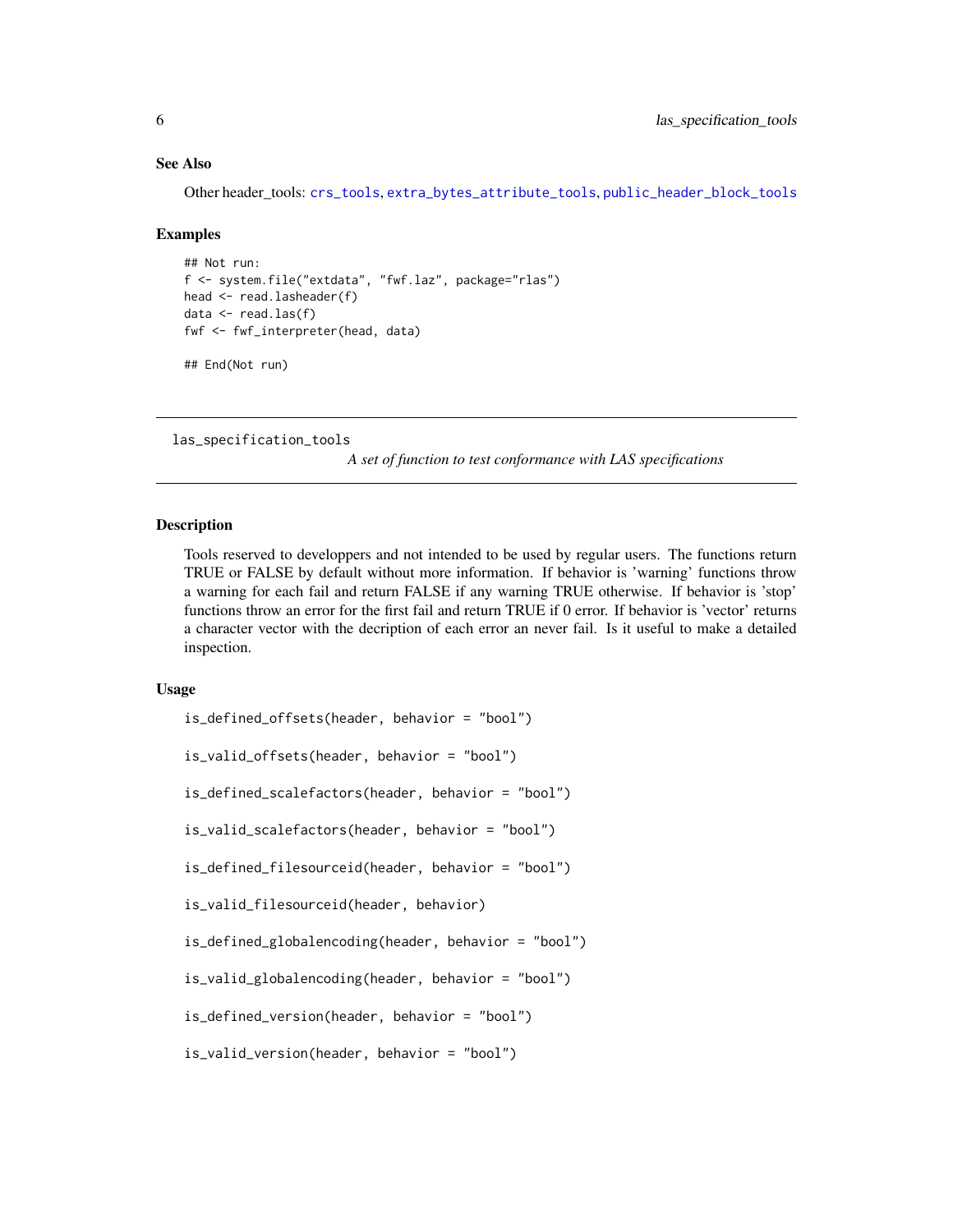is\_defined\_date(header, behavior = "bool") is\_valid\_date(header, behavior = "bool") is\_defined\_pointformat(header, behavior = "bool") is\_valid\_pointformat(header, behavior = "bool") is\_defined\_extrabytes(header, behavior = "bool") is\_valid\_extrabytes(header, behavior = "bool") is\_empty\_point\_cloud(header, behavior = "bool") is\_defined\_coordinates(data, behavior = "bool") is\_valid\_XYZ(data, behavior = "bool") is\_valid\_Intensity(data, behavior = "bool") is\_valid\_ReturnNumber(data, header, behavior = "bool") is\_valid\_NumberOfReturns(data, header, behavior = "bool") is\_valid\_ScanDirectionFlag(data, behavior = "bool") is\_valid\_EdgeOfFlightline(data, behavior = "bool") is\_valid\_Classification(data, header, behavior = "bool") is\_valid\_ScannerChannel(data, behavior = "bool") is\_valid\_SyntheticFlag(data, behavior = "bool") is\_valid\_KeypointFlag(data, behavior = "bool") is\_valid\_WithheldFlag(data, behavior = "bool") is\_valid\_OverlapFlag(data, behavior = "bool") is\_valid\_ScanAngle(data, behavior = "bool") is\_valid\_ScanAngleRank(data, behavior = "bool") is\_valid\_UserData(data, behavior = "bool") is\_valid\_gpstime(data, behavior = "bool")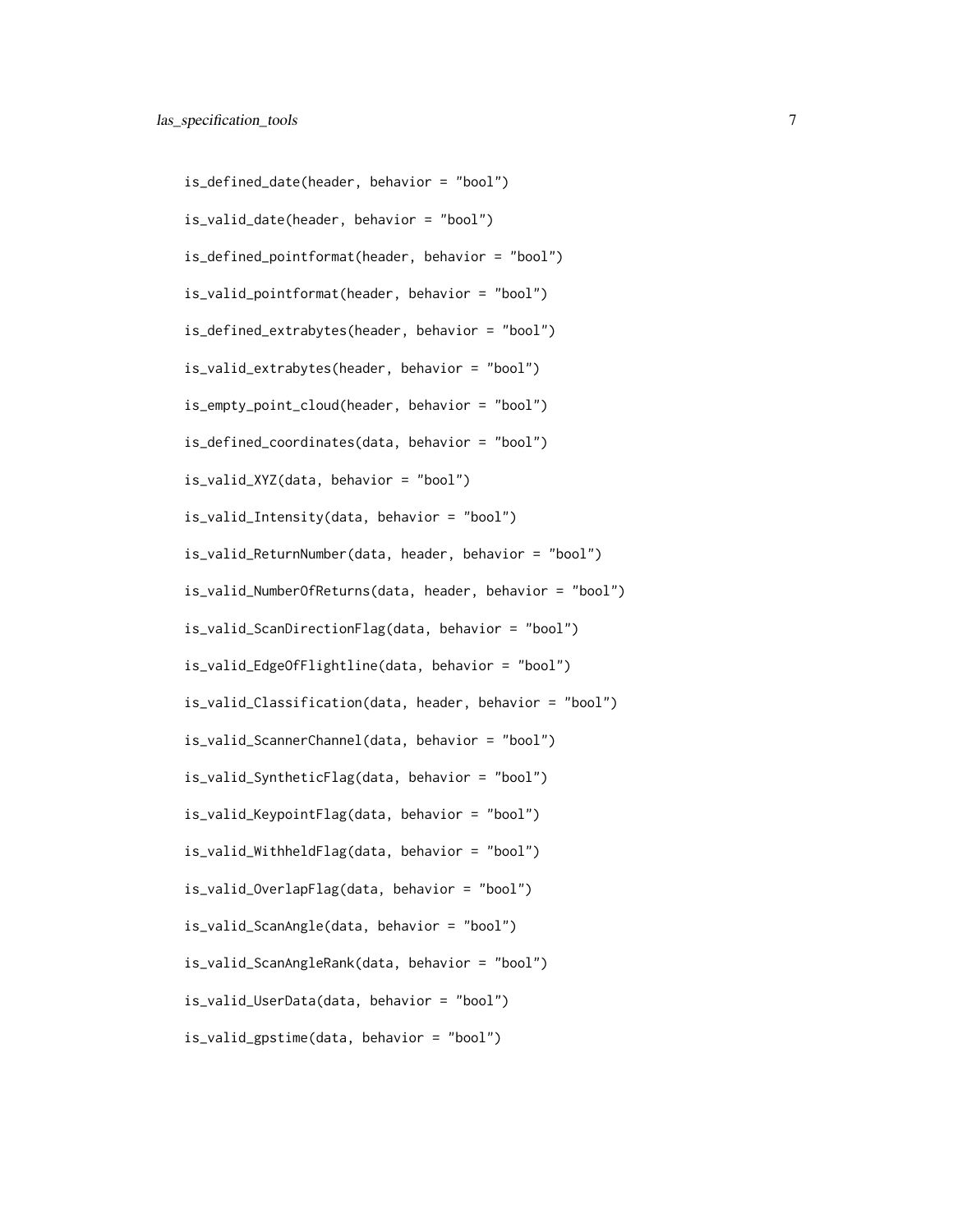```
is_valid_PointSourceID(data, behavior = "bool")
```

```
is_valid_RGB(data, behavior = "bool")
```

```
is_valid_NIR(data, behavior = "bool")
```

```
is_compliant_ReturnNumber(data, behavior = "bool")
```

```
is_compliant_NumberOfReturns(data, behavior = "bool")
```

```
is_compliant_ReturnNumber_vs_NumberOfReturns(data, behavior = "bool")
```
is\_compliant\_RGB(data, behavior = "bool")

is\_compliant\_ScanAngle(data, behavior = "bool")

```
is_compliant_ScanAngleRank(data, behavior = "bool")
```

```
is_NIR_in_valid_format(header, data, behavior = "bool")
```
is\_gpstime\_in\_valid\_format(header, data, behavior = "bool")

is\_RGB\_in\_valid\_format(header, data, behavior = "bool")

is\_ScanAngle\_in\_valid\_format(header, data, behavior = "bool")

is\_ScannerChannel\_in\_valid\_format(header, data, behavior = "bool")

```
is_XY_larger_than_bbox(header, data, behavior = "bool")
```
is\_XY\_smaller\_than\_bbox(header, data, behavior = "bool")

```
is_Z_in_bbox(header, data, behavior = "bool")
```

```
is_number_of_points_in_accordance_with_header(header, data, behavior = "bool")
```

```
is_number_of_points_by_return_in_accordance_with_header(
  header,
  data,
 behavior = "bool"
)
```
is\_extrabytes\_in\_accordance\_with\_data(header, data, behavior = "bool")

# Arguments

header a list containing the header of a las file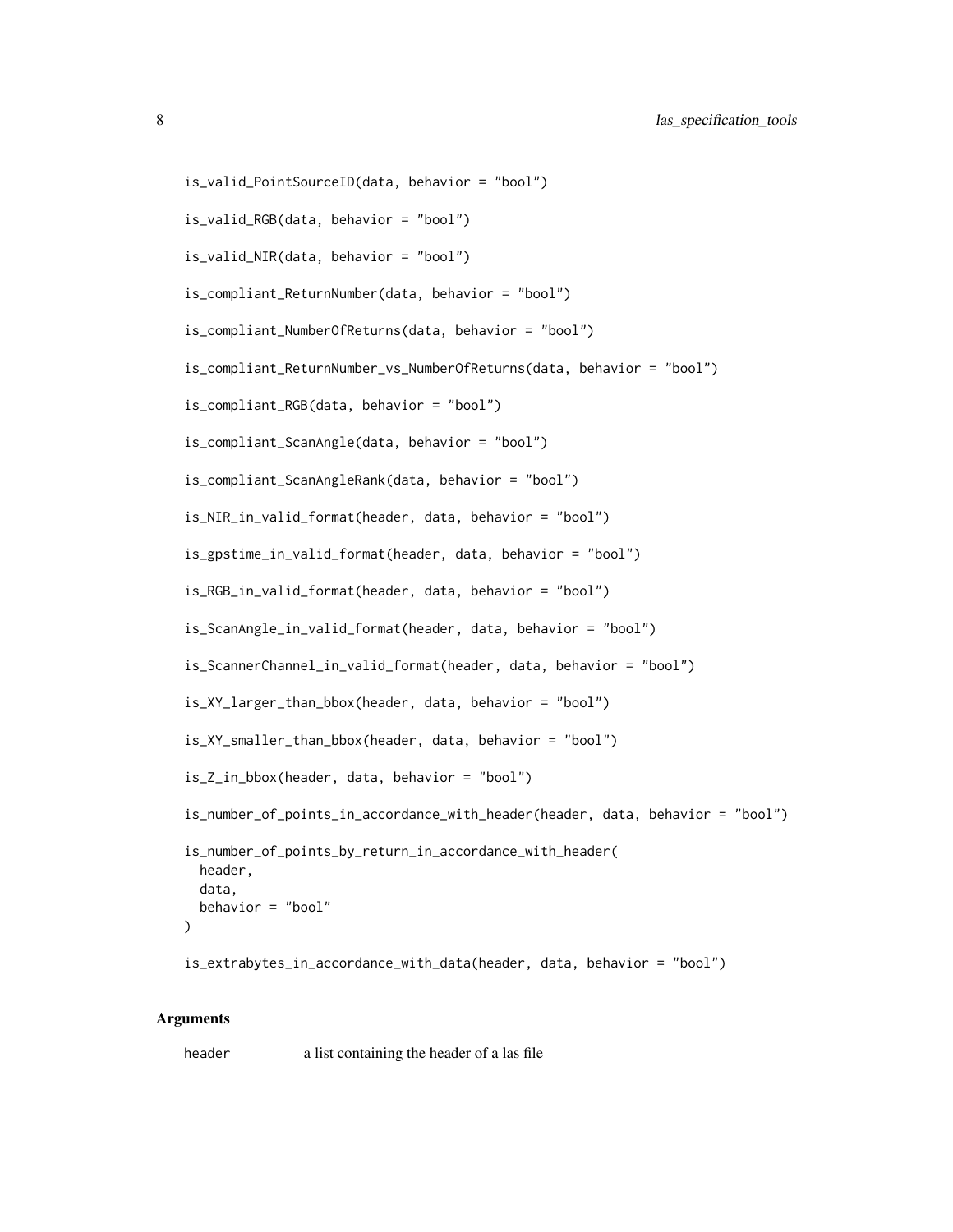<span id="page-8-0"></span>

| behavior | character. Defines the behavior of the function. 'bool' returns TRUE or FALSE.<br>'warning' throw a warning for each fails and return FALSE if any warning<br>TRUE otherwise. 'vector' returns a character vector of each warning but does<br>not thrown any warning. |
|----------|-----------------------------------------------------------------------------------------------------------------------------------------------------------------------------------------------------------------------------------------------------------------------|
| data     | a data frame or a data table containing a point cloud                                                                                                                                                                                                                 |

<span id="page-8-1"></span>public\_header\_block\_tools

*Public Header Block Tools*

# <span id="page-8-2"></span>Description

Create or update a header for a las file from a dataset. A las file consists of two parts. A header that describes the data and the data itself. These functions make valid headers (public header block only) that can be used in [write.las.](#page-11-1)

#### Usage

header\_create(data)

header\_update(header, data)

### Arguments

| data   | data.frame or data.table |
|--------|--------------------------|
| header | list. A header           |

# Details

header\_create makes a full header from data. header\_update modifies the information that needs to be updated. But most of the original information is not modified, for example point data format is kept 'as is'.

# Value

A list containing the metadata required to write a las file.

# See Also

Other header\_tools: [crs\\_tools](#page-2-1), [extra\\_bytes\\_attribute\\_tools](#page-3-1), [fwf\\_interpreter\(](#page-4-1))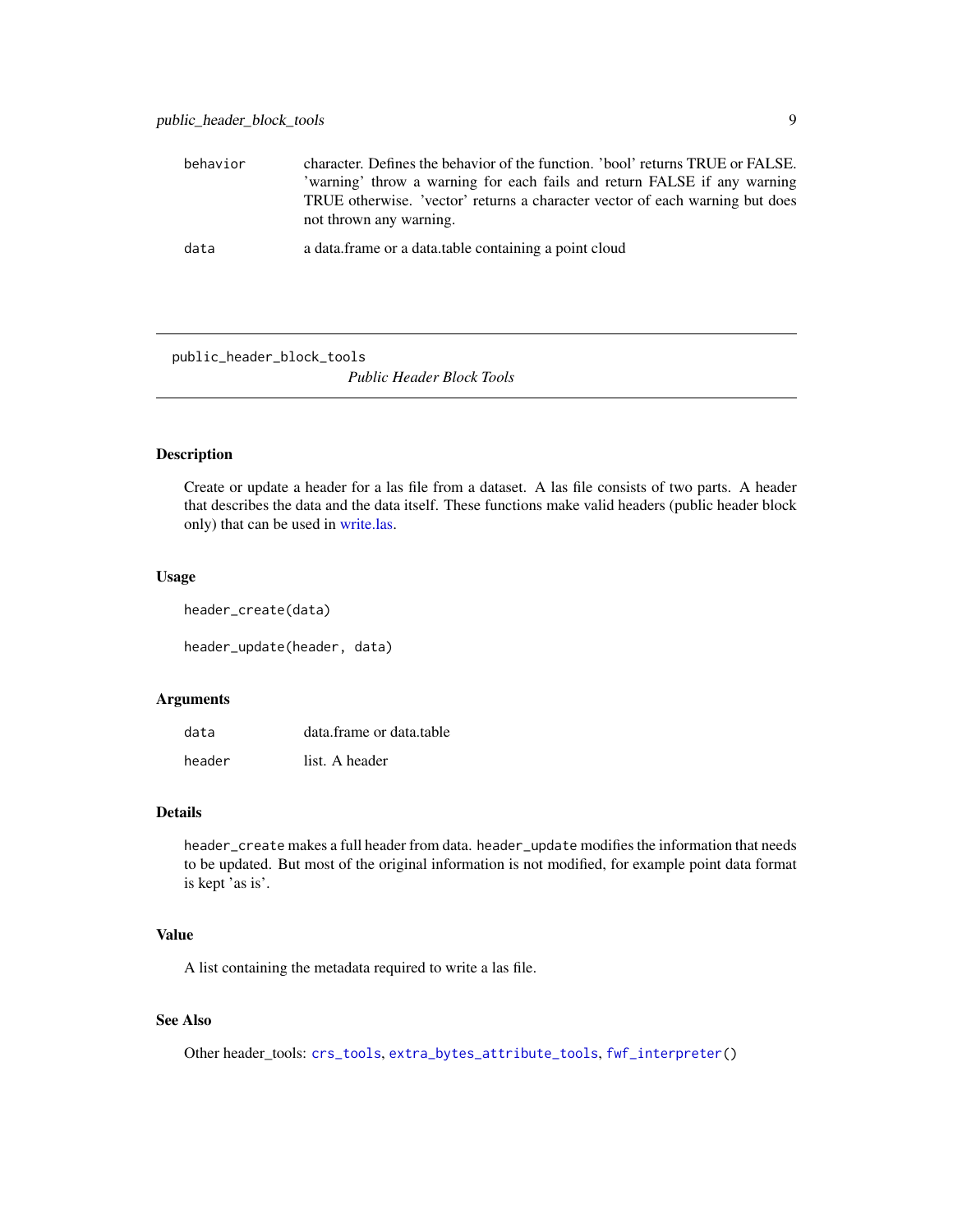#### Examples

```
lasdata = data.frame(X = c(339002.889, 339002.983, 339002.918),
                     Y = c(5248000.515, 5248000.478, 5248000.318),
                     Z = c(975.589, 974.778, 974.471),
                     gpstime = c(269347.281418006, 269347.281428006, 269347.281438006),
                     Intensity = c(82L, 54L, 27L),
                     ReturnNumber = c(1L, 1L, 2L),NumberOfReturns = c(1L, 1L, 2L),
                     ScanDirectionFlag = c(1L, 1L, 1L),
                     EdgeOfFlightline = c(1L, 0L, 0L),
                     Classification = c(1L, 1L, 1L),
                     ScanAngleRank = c(-21L, -21L, -21L),
                     UserData = c(32L, 32L, 32L),
                     PointSourceID = c(17L, 17L, 17L),
                     treeID = c(1L, 1L, 1L))
```
lasheader = header\_create(lasdata)

read.las *Read data from a .las or .laz file*

### Description

Reads data from .las or .laz files according to LAS specifications and returns a data.table labelled according to LAS specifications. See the ASPRS documentation for the [LAS file format.](https://www.asprs.org/wp-content/uploads/2019/07/LAS_1_4_r15.pdf) The optional parameters enable the user to save memory by choosing to load only the attributes they need. Moreover, the function provides a streaming filter to load only the points of interest into the memory and hence avoids allocating any superfluous memory.

#### Usage

```
read.las(files, select = "*", filter = "", transform = "")
```
#### Arguments

| files     | array of characters                                                                          |
|-----------|----------------------------------------------------------------------------------------------|
| select    | character, select only columns of interest to save memory (see details)                      |
| filter    | character, streaming filters - filter data while reading the file (see details)              |
| transform | character, streaming transformation - transform data while reading the file (see<br>details) |

### Details

Select: the 'select' argument specifies the data that will actually be loaded. For example, 'xyzia' means that the x, y, and z coordinates, the intensity and the scan angle will be loaded. The supported entries are t - gpstime, a - scan angle, i - intensity, n - number of returns, r - return number, c - classification, s - synthetic flag, k - keypoint flag, w - withheld flag, o - overlap flag (format 6+), u

<span id="page-9-0"></span>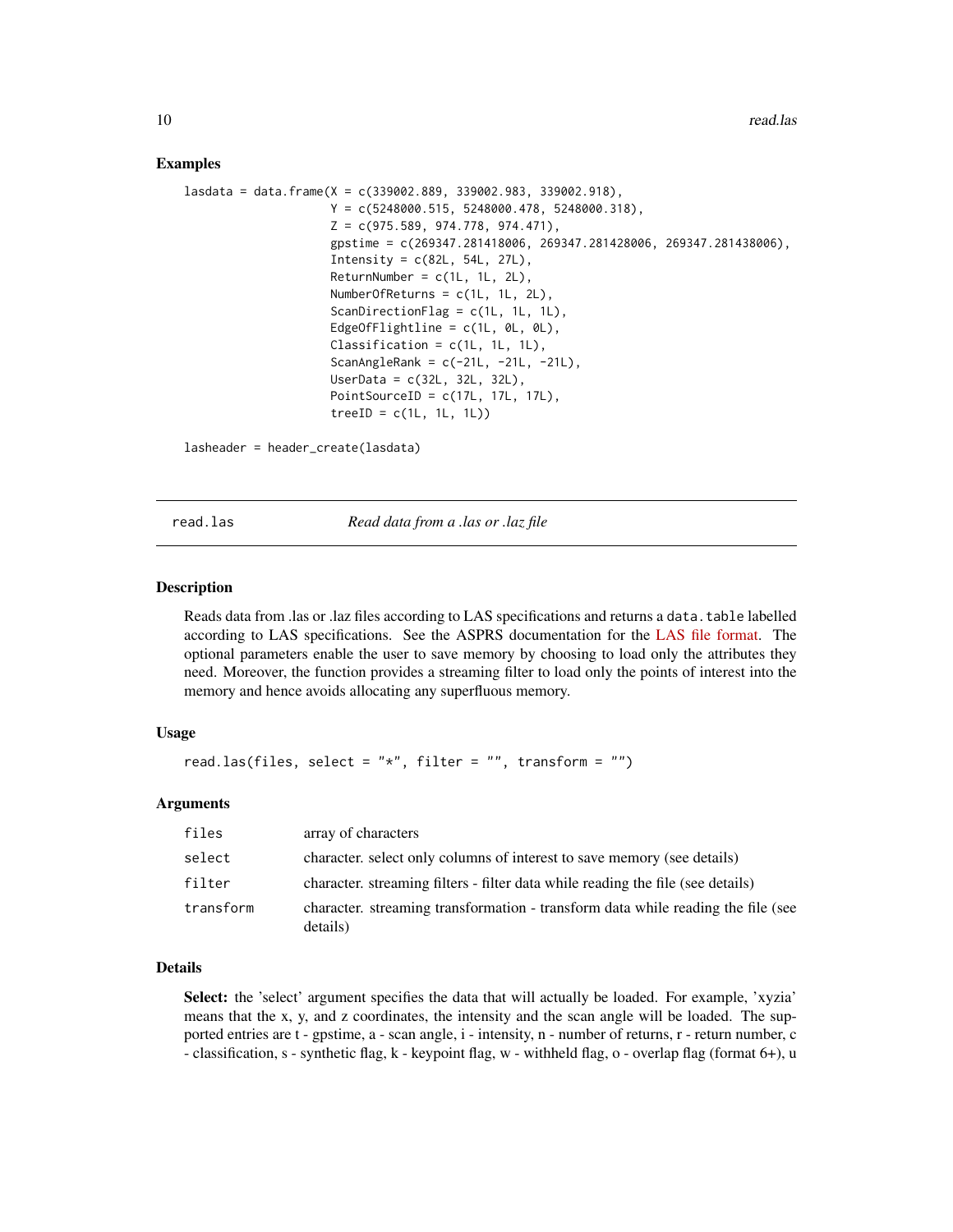#### <span id="page-10-0"></span>read.lasheader 11

- user data, p - point source ID, e - edge of flight line flag, d - direction of scan flag, R - red channel of RGB color, G - green channel of RGB color, B - blue channel of RGB color, N - near-infrared channel,  $C$  - scanner channel (format  $6+$ ),  $W$  - Full waveform. Also numbers from 1 to 9 for the extra bytes data numbers 1 to 9. 0 enables all extra bytes to be loaded and '\*' is the wildcard that enables everything to be loaded from the LAS file.

Note that x, y, z are implicit and always loaded. 'xyzia' is equivalent to 'ia'.

Filter: the 'filter' argument allows filtering of the point cloud while reading files. rlas relies on the well-known LASlib library written by Martin Isenburg to read the binary files. Thus the package inherits the filter commands available in [LAStools.](https://rapidlasso.com/lastools/) To use these filters the user can pass the common commands from LAStools into the parameter 'filter'. Type read.las(filter = "-help") to display the LASlib documentation and the available filters.

**Transform:** the 'transform' argument allows transformation of the point cloud while reading files. rlas relies on the well-known LASlib library written by Martin Isenburg to read the binary files. Thus the package inherits the tranform commands available in [LAStools.](https://rapidlasso.com/lastools/) To use these transformations the user can pass the common commands from LAStools into the parameter 'transform'. Type read.las(transform = "-help") to display the LASlib documentation and the available transformations.

# Value

A data.table

# Full Waveform

The support of full waveform is still in development. The version 1.4.1 introduced the support of point formats 4, 5, 9 and 10. The current state consists in reading the raw data. We also introduced the function [fwf\\_interpreter](#page-4-1) to interpret the raw data into something easier to manipulate (but that uses more memory). The current behaviour is not set in stone and is prone to design modification until version 1.5.0 where we aims to get enough insight to lock our engineering choices to something that suit best the needs.

### Examples

```
lasfile <- system.file("extdata", "example.las", package="rlas")
lasdata <- read.las(lasfile)
lasdata <- read.las(lasfile, filter = "-keep_first")
lasdata <- read.las(lasfile, filter = "-drop_intensity_below 80")
lasdata <- read.las(lasfile, select = "xyzia")
```
<span id="page-10-1"></span>read.lasheader *Read header from a .las or .laz file*

#### **Description**

Reads header from .las or .laz files according to LAS specifications and returns a list labeled according to LAS specifications. See the ASPRS documentation for the [LAS file format.](https://www.asprs.org/wp-content/uploads/2019/07/LAS_1_4_r15.pdf)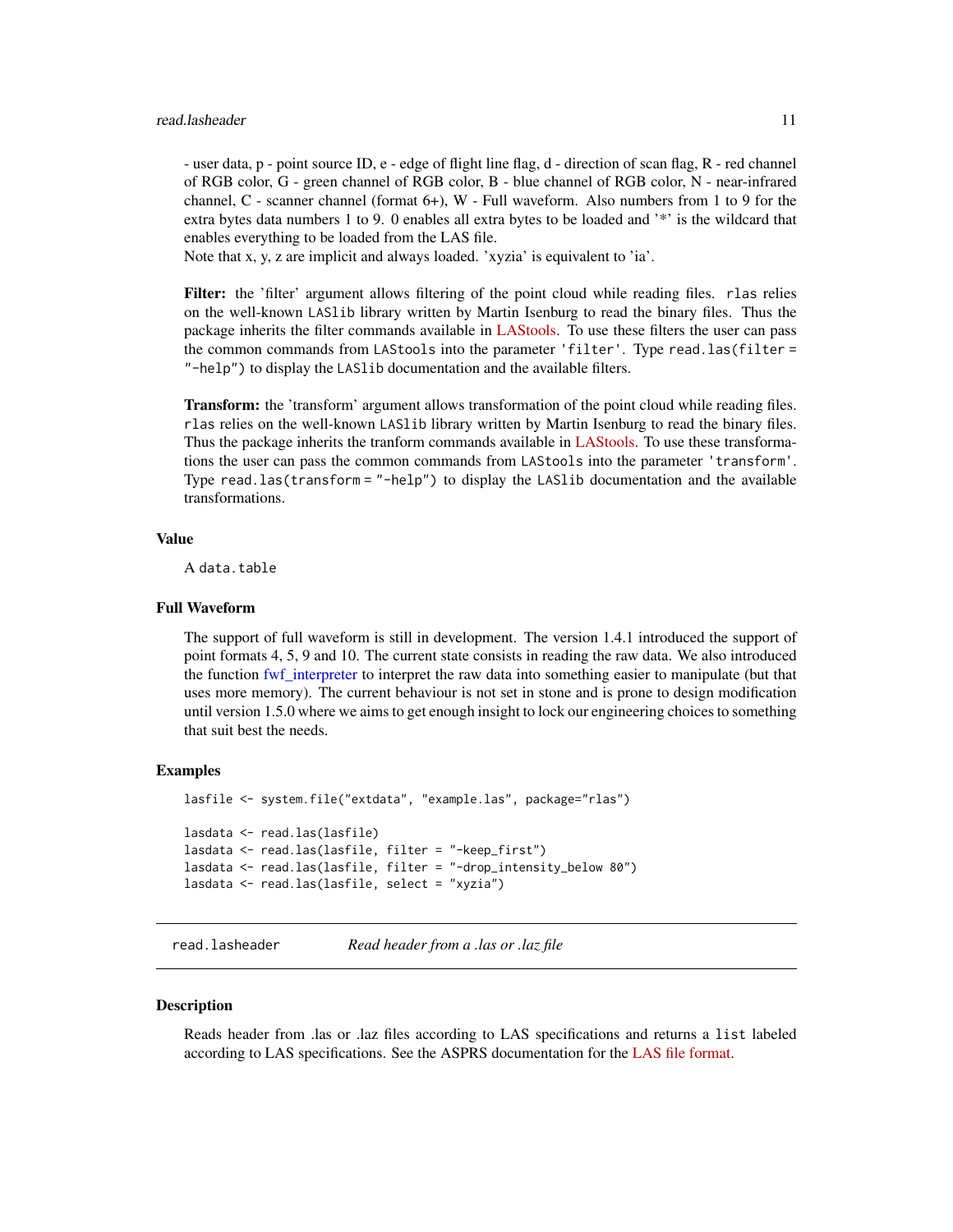# Usage

read.lasheader(file)

#### Arguments

file filepath character string to the .las or .laz file

# Value

A list

# See Also

Other rlas: [write.las\(](#page-11-1))

# Examples

```
lazfile <- system.file("extdata", "example.las", package="rlas")
lasheader <- read.lasheader(lazfile)
```
<span id="page-11-1"></span>

| write.las |  |  |
|-----------|--|--|
|           |  |  |

write.las *Write a .las or .laz file*

# Description

Write a .las or .laz file. The user provides a table with the data in columns. Column names must respect the specified allowed names (see details). A correct and complete header must also be provided. This header can optionally be generated with [header\\_create.](#page-8-2)

#### Usage

```
write.las(file, header, data)
```
# Arguments

| file   | character. file path to las or laz file                                                                                                   |
|--------|-------------------------------------------------------------------------------------------------------------------------------------------|
| header | list. Can be partially recycled from another file (see read.lasheader) and updated<br>with header update or generated with header create. |
| data   | data frame or data table that contains the data to write in the file. Column names<br>must respect the imposed nomenclature (see details) |

<span id="page-11-0"></span>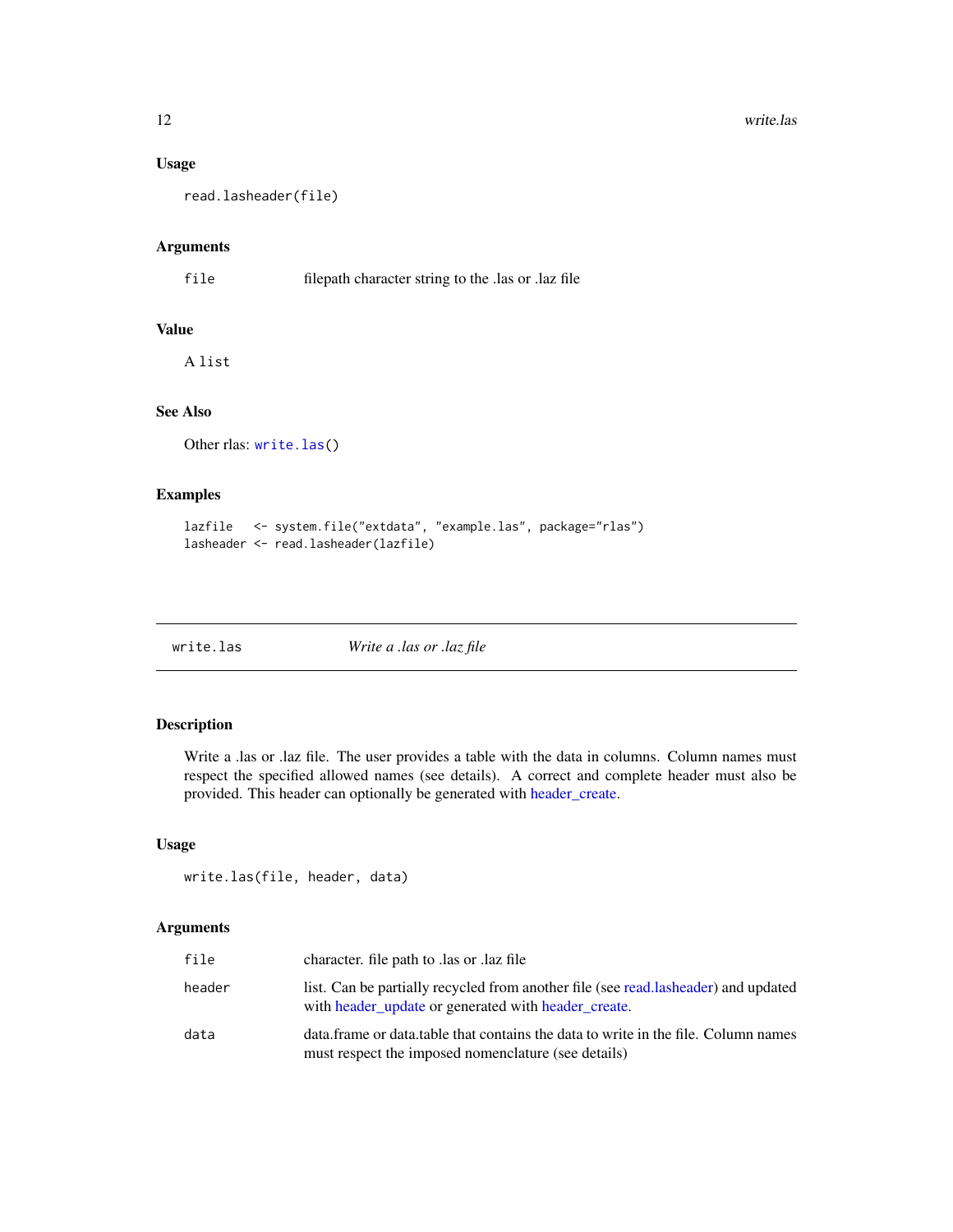#### <span id="page-12-0"></span>writelax 13

#### Details

Allowed names are "X", "Y", "Z", "gpstime", "Intensity", "ReturnNumber", "NumberOfReturns", "ScanDirectionFlag", "EdgeOfFlightline", "Classification", "ScanAngle", "UserData", "PointSourceID", "R", "G", "B", "NIR". All other extra columns will be written in extra bytes attributes only if the header specifically states these data should be saved into extra bytes attributes. To use the full potential of the function write.las it is recommended users read the complete specifications of the [LAS file format.](https://www.asprs.org/wp-content/uploads/2019/07/LAS_1_4_r15.pdf) Otherwise users can rely on automated procedures that are expected to be sufficient for most usages.

# Value

void

# See Also

Other rlas: [read.lasheader\(](#page-10-1))

# Examples

```
lasta = data.frame(X = c(339002.889, 339002.983, 339002.918),Y = c(5248000.515, 5248000.478, 5248000.318),
                     Z = c(975.589, 974.778, 974.471),gpstime = c(269347.281418006, 269347.281428006, 269347.281438006),
                     Intensity = c(82L, 54L, 27L),
                     ReturnNumber = c(1L, 1L, 2L),
                     NumberOfReturns = c(1L, 1L, 2L),
                     ScanDirectionFlag = c(1L, 1L, 1L),
                     EdgeOfFlightline = c(1L, 0L, 0L),
                     Classification = c(1L, 1L, 1L),
                     ScanAngleRank = c(-21L, -21L, -21L),
                     UserData = c(32L, 32L, 32L),
                     PointSourceID = c(17L, 17L, 17L))
lasheader = header_create(lasdata)
file = file.path(tempdir(), "temp.las")
write.las(file, lasheader, lasdata)
```
writelax *Write a .lax file from a .las or .laz file*

#### Description

Write a lax file from a las or laz file. A lax file is a tiny file which can come with a las or laz and which spatially index the data to make faster spatial queries. It has been invented by Martin Isenburg in LASlib. rlas support lax file and enable to write a lax file with default settings. For more options, use lasindex from binaries provided by LASlib (for more informations see references)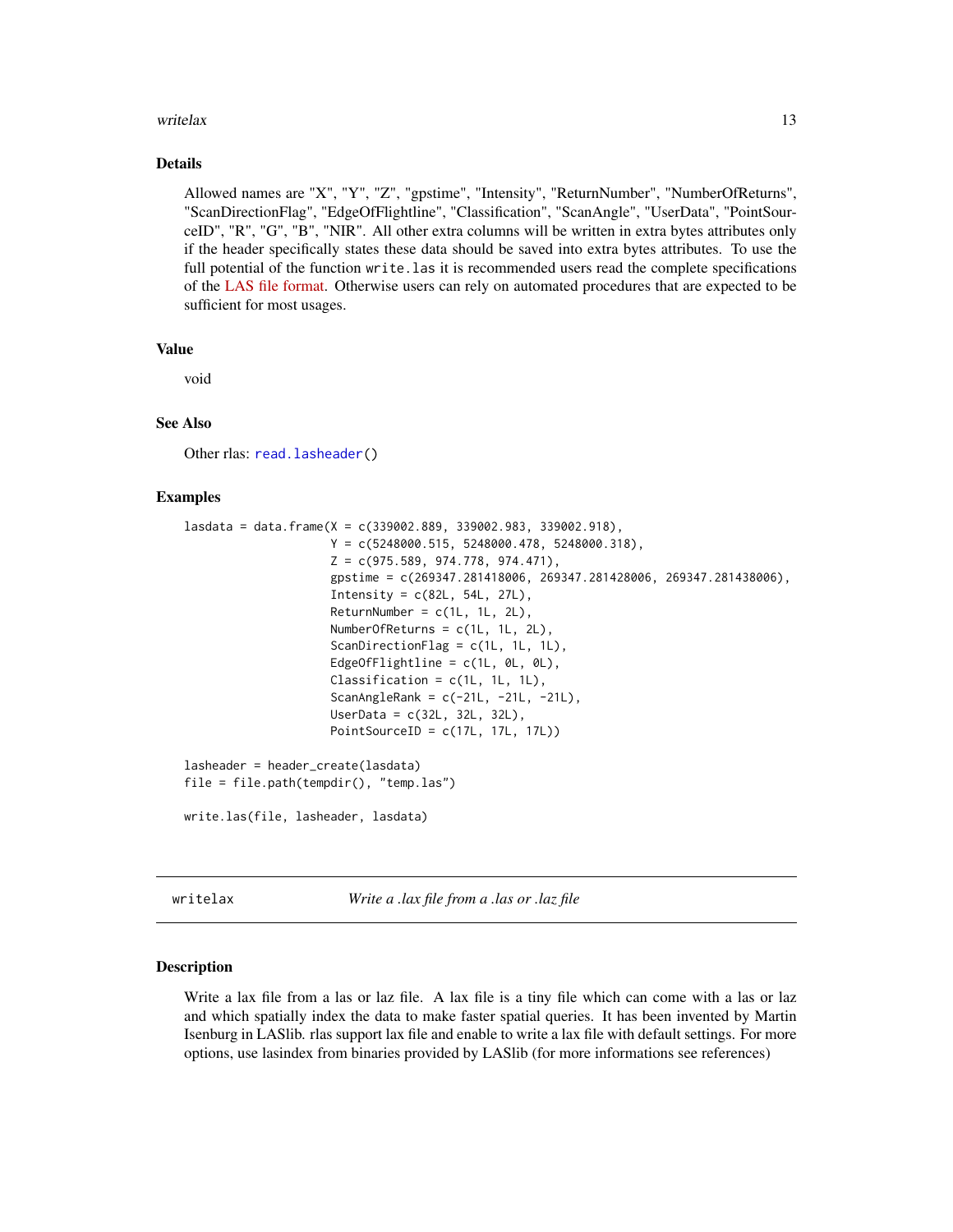14 writelax

# Usage

writelax(file, verbose = FALSE)

# Arguments

| file    | character. filename of las or laz file |
|---------|----------------------------------------|
| verbose | boolean. Verbose switch.               |

# References

https://rapidlasso.com/ https://rapidlasso.com/2012/12/03/lasindex-spatial-indexing-of-lidar-data/ https://github.com/LAStools/LAStools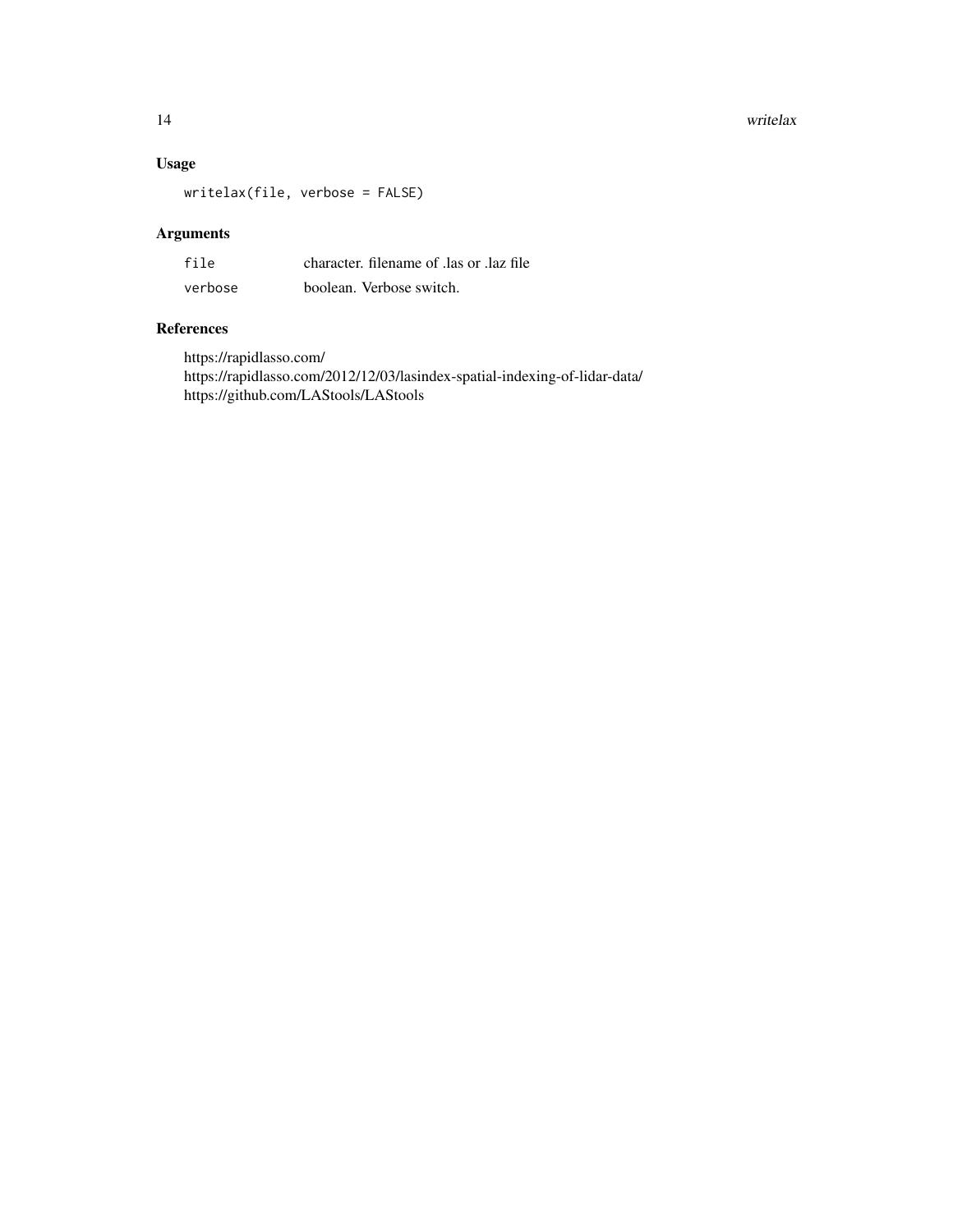# <span id="page-14-0"></span>**Index**

∗ header\_tools crs\_tools, [3](#page-2-0) extra\_bytes\_attribute\_tools, [4](#page-3-0) fwf\_interpreter, [5](#page-4-0) public\_header\_block\_tools, [9](#page-8-0) ∗ rlas read.lasheader, [11](#page-10-0) write.las, [12](#page-11-0) check\_las\_compliance *(*check\_las\_validity*)*, [2](#page-1-0) check\_las\_validity, [2](#page-1-0) compression, [3](#page-2-0) crs\_tools, [3,](#page-2-0) *[5,](#page-4-0) [6](#page-5-0)*, *[9](#page-8-0)* extra\_bytes\_attribute\_tools, *[4](#page-3-0)*, [4,](#page-3-0) *[6](#page-5-0)*, *[9](#page-8-0)* fwf\_interpreter, *[4,](#page-3-0) [5](#page-4-0)*, [5,](#page-4-0) *[9](#page-8-0)*, *[11](#page-10-0)* header\_add\_extrabytes *(*extra\_bytes\_attribute\_tools*)*, [4](#page-3-0) header\_add\_extrabytes\_manual *(*extra\_bytes\_attribute\_tools*)*, [4](#page-3-0) header\_create, *[12](#page-11-0)* header\_create *(*public\_header\_block\_tools*)*, [9](#page-8-0) header\_get\_epsg *(*crs\_tools*)*, [3](#page-2-0) header\_get\_wktcs *(*crs\_tools*)*, [3](#page-2-0) header\_set\_epsg *(*crs\_tools*)*, [3](#page-2-0) header\_set\_wktcs *(*crs\_tools*)*, [3](#page-2-0) header\_update, *[12](#page-11-0)* header\_update *(*public\_header\_block\_tools*)*, [9](#page-8-0) is\_compliant\_NumberOfReturns *(*las\_specification\_tools*)*, [6](#page-5-0) is\_compliant\_ReturnNumber *(*las\_specification\_tools*)*, [6](#page-5-0)

is\_compliant\_ReturnNumber\_vs\_NumberOfReturns *(*las\_specification\_tools*)*, [6](#page-5-0) is\_compliant\_RGB *(*las\_specification\_tools*)*, [6](#page-5-0) is\_compliant\_ScanAngle *(*las\_specification\_tools*)*, [6](#page-5-0) is\_compliant\_ScanAngleRank *(*las\_specification\_tools*)*, [6](#page-5-0) is\_compressed *(*compression*)*, [3](#page-2-0) is\_defined\_coordinates *(*las\_specification\_tools*)*, [6](#page-5-0) is\_defined\_date *(*las\_specification\_tools*)*, [6](#page-5-0) is\_defined\_extrabytes *(*las\_specification\_tools*)*, [6](#page-5-0) is\_defined\_filesourceid *(*las\_specification\_tools*)*, [6](#page-5-0) is\_defined\_globalencoding *(*las\_specification\_tools*)*, [6](#page-5-0) is\_defined\_offsets *(*las\_specification\_tools*)*, [6](#page-5-0) is\_defined\_pointformat *(*las\_specification\_tools*)*, [6](#page-5-0) is\_defined\_scalefactors *(*las\_specification\_tools*)*, [6](#page-5-0) is\_defined\_version *(*las\_specification\_tools*)*, [6](#page-5-0) is\_empty\_point\_cloud *(*las\_specification\_tools*)*, [6](#page-5-0) is\_extrabytes\_in\_accordance\_with\_data *(*las\_specification\_tools*)*, [6](#page-5-0) is\_gpstime\_in\_valid\_format *(*las\_specification\_tools*)*, [6](#page-5-0) is\_NIR\_in\_valid\_format *(*las\_specification\_tools*)*, [6](#page-5-0) is\_number\_of\_points\_by\_return\_in\_accordance\_with\_header *(*las\_specification\_tools*)*, [6](#page-5-0) is\_number\_of\_points\_in\_accordance\_with\_header *(*las\_specification\_tools*)*, [6](#page-5-0)